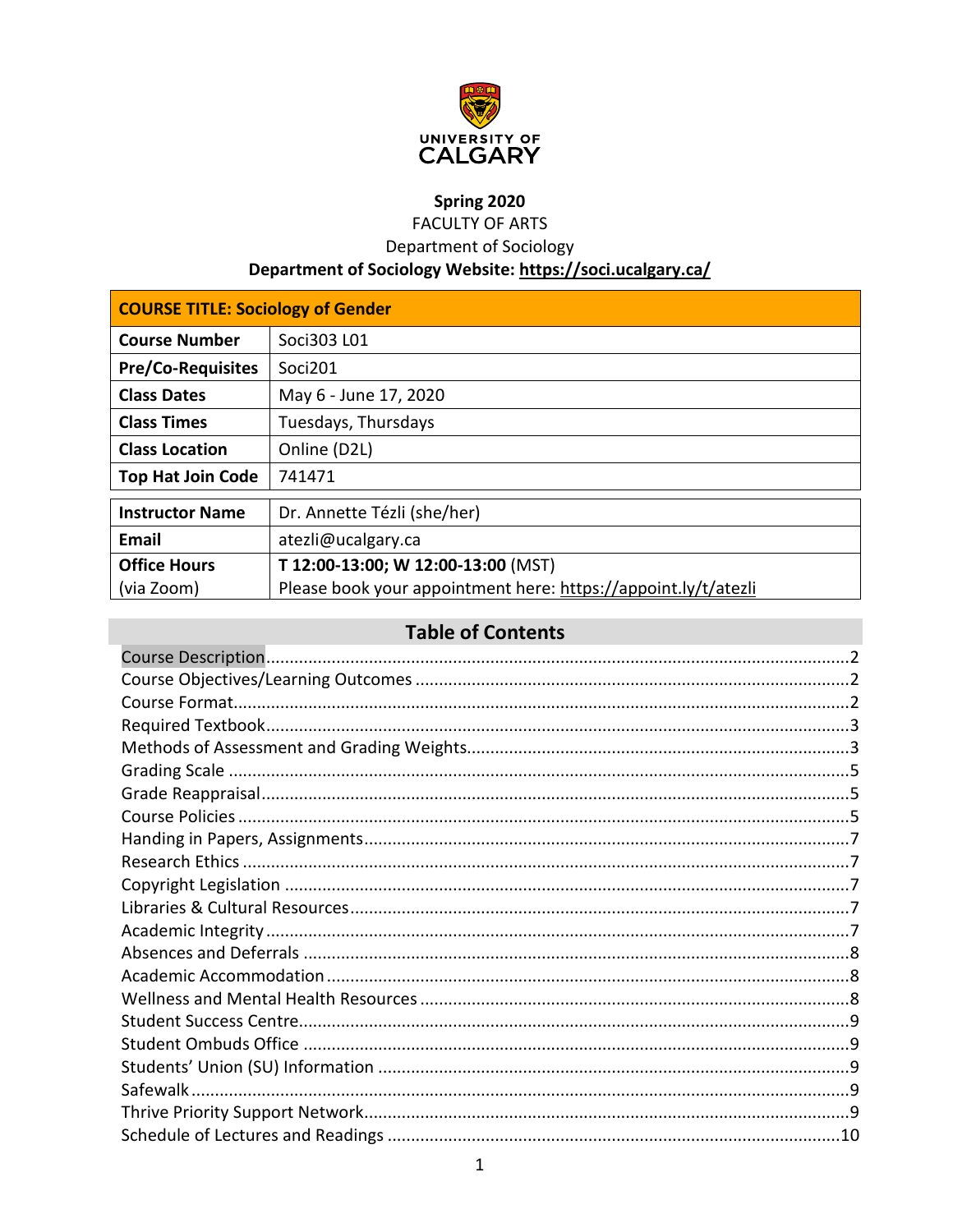# **Course Description**

<span id="page-1-0"></span>The term "sex" is frequently used to refer to an individual's anatomical or biological characteristics. The concept of "gender" on the other hand highlights the complex social processes at work in creating understandings of sex and gender, ideas of gender differences, and material gender inequalities, which differentially shape individuals' lived experiences and life chances. This course offers a critical introduction to the sociological analysis of sex, gender, gender relations, and sexuality, with a focus on Canadian society. While the study of gender is at times conflated with women's issues, this course explores women's, men's, intersex individuals', as well as nonbinary and trans people's experiences. Using a feminist lens, we will explore how gender and gender differences are created, maintained, justified, and transformed on the individual, interactional, institutional, and socio-cultural level. Moreover, in this course we will apply an intersectional framework to investigate the intricate ways in which gendered experiences are shaped by other dimensions of inequality, such as race, social class, sexuality, age, disability, etc.

# **Course Objectives/Learning Outcomes**

<span id="page-1-1"></span>By the end of this course, successful students will be able to:

- distinguish between sex and gender and move past binary understandings of both.
- recognize gender as socially organized rather than a naturally acquired characteristic.
- describe the ways in which gender and gender relations are personal, social, institutionalized, and political.
- analyze the ways we "do gender" in everyday interactions with other social actors and/or various societal institutions, such as family, education, work, and media using sociological and feminist perspectives at different levels of analysis.
- recognize the diversity of gender identities and expressions created in those interactions.
- analyze social gender-based inequalities in Canadian society and their intersection with other dimensions of inequality, such as social class, race, sexuality, age, disability, etc.
- communicate effectively in writing.

# **Course Format**

<span id="page-1-2"></span>Reading the assigned material, an open mind, as well as your active and meaningful participation is required for this class to reach its fullest potential and to make it a rewarding experience for you and me. I will facilitate this course through a combination of pre-recorded, asynchronous lectures, will supplement the assigned reading, and short learning activities that give you the opportunity to apply course material in variety of ways. The condensed format of the spring semester poses a number of challenges, especially when completing the course online. To keep you on track, lectures and corresponding activities will be available on D2L for 48-hours only, specifically:

- Tuesdays' lectures: Tuesdays 9:00am-Wednesdays, 9:00am (MST)
- Thursdays' lectures: Thursdays 9:00am-Saturdays, 9:00am (MST)

If you miss a lecture, it will be your responsibility to obtain notes from one of your classmates. Since lectures will be available for a limited time only, you should take notes to prepare for assessments. To assist your note-taking, I will post the PowerPoint slides for each lecture on D2L which will provide a lecture outline, but not complete lecture content. In addition, I will provide guidelines for effective note-taking on D2L under "Course Resources."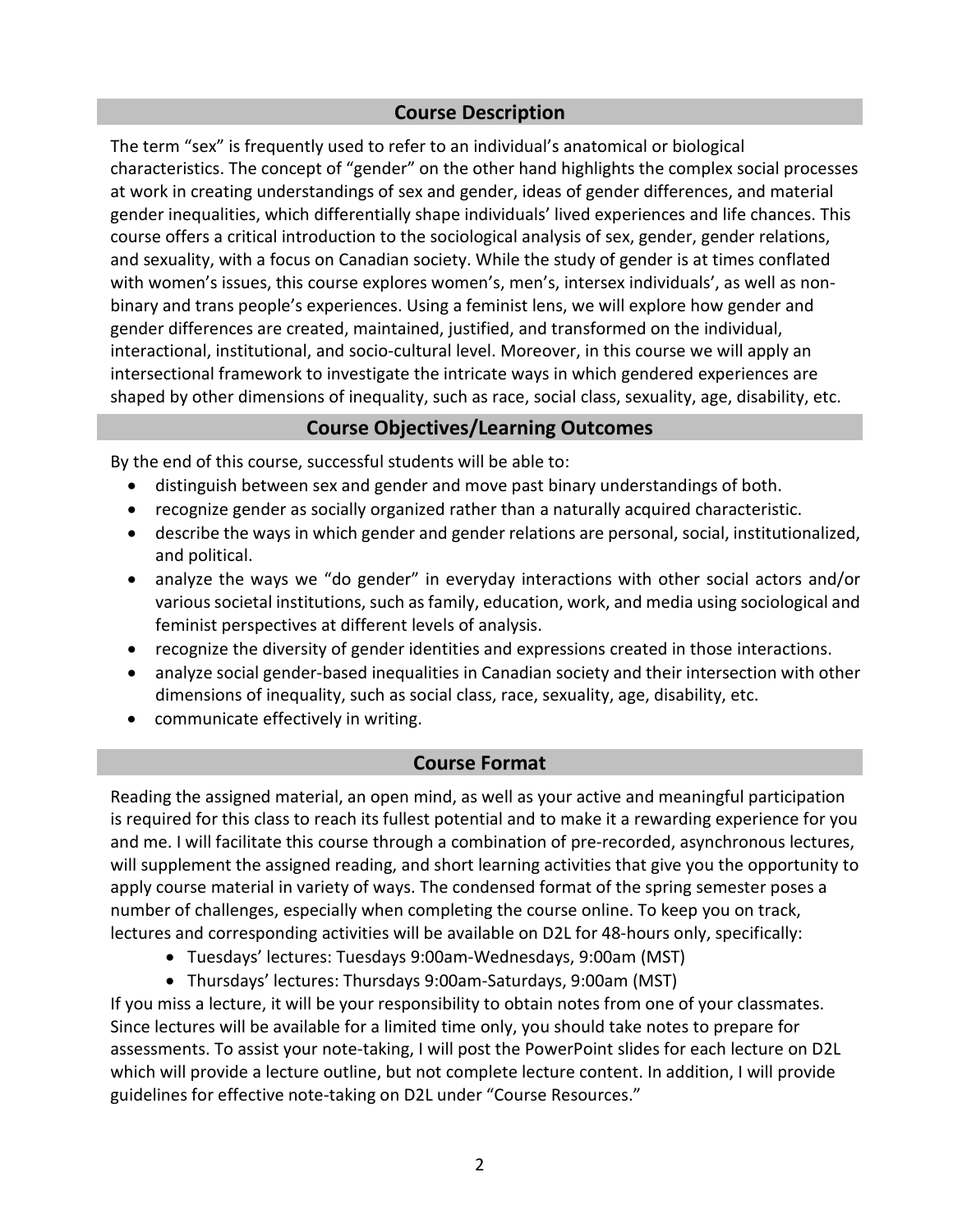# **Required Textbook**

## <span id="page-2-0"></span>**Kimmel, Michael S., and Jacqueline Holler. 2017.** *The Gendered Society***. 2nd Canadian ed. Don Mills: Oxford University Press.**

- o Please do not purchase earlier or US editions of the text. They will inadequately prepare you for the assessments.
- o You can rent an e-copy of the textbook for about \$40 here: <https://redshelf.com/book/544191/the-gendered-society-544191-9780199008230>

<span id="page-2-1"></span>

|                                 | Date     | % of final grade | <b>Material covered</b> |
|---------------------------------|----------|------------------|-------------------------|
| 10/12 Online reading quizzes    | see D2L  | 25               | see course schedule     |
| Participation (8/11 activities) |          | 10               |                         |
| 3/11 Gender observations        | see D2L  | 15               | Section 1&2, 3, 4       |
| Midterm                         | May $26$ | 20               | Sections 1 & 2          |
| Final Exam                      | TBD      | 30               | Sections 3&4            |

#### **Methods of Assessment and Grading Weights**

#### 10/12 Online reading quizzes (25% of final grade)

The purpose of the reading quizzes is to encourage you do your assigned readings regularly and thereby refine your reading skills. Completing the assigned readings also allows you to process some of the material prior to class and contribute meaningfully to group discussions and in-class exercises. Since the reading quizzes test your reading comprehension, you will be quizzed on the assigned readings before we expand on them in lectures.

I will make 2 ungraded practice quizzes, covering Chapters 1 and 4 of your textbook available at the beginning of the semester. The practice quizzes will introduce you to the quiz format and various question designs. The first graded quiz will cover the course outline and is due the first week of classes. Subsequent reading quizzes are due at the beginning of the 48-hour period during which the corresponding lecture is available on D2L, so Tuesdays and Thursdays at 9:00am (SMT). The quiz schedule is available on the last page of this course outline and on D2L. Each quiz has 15 questions and you will have 1 25-minute attempt to complete the quiz, which simulates exam conditions. Students with academic accommodations will receive extra time for the reading quizzes as indicated in their academic accommodation letters.

There will be 11 graded quizzes in total, the 10 highest scores of which will be included in the calculation of your final grade. If you do not complete a quiz without due cause (as outlined in the assignment policies below), you will receive an automatic grade of 0. If you have missed a quiz for legitimate reasons, please contact the instructor to discuss makeup options.

#### Participation (8/11 activities, 10% of final your grade)

Throughout the semester, you will participate in a structured, graded activity each class, for example discussions on D2L, reading and film responses, learning reflections, small collaborative projects, Top Hat surveys, etc. The purpose of these activities is to give you the opportunity to apply course material in a variety of ways, to keep you engaged in the course, and to facilitate interaction between instructor and students as well as among students. I will provide one guided exercise in each of the 12 lectures, 10 of which will count toward your participation grade. I will provide more detailed information for each activity and a grading rubric in lecture and on D2L.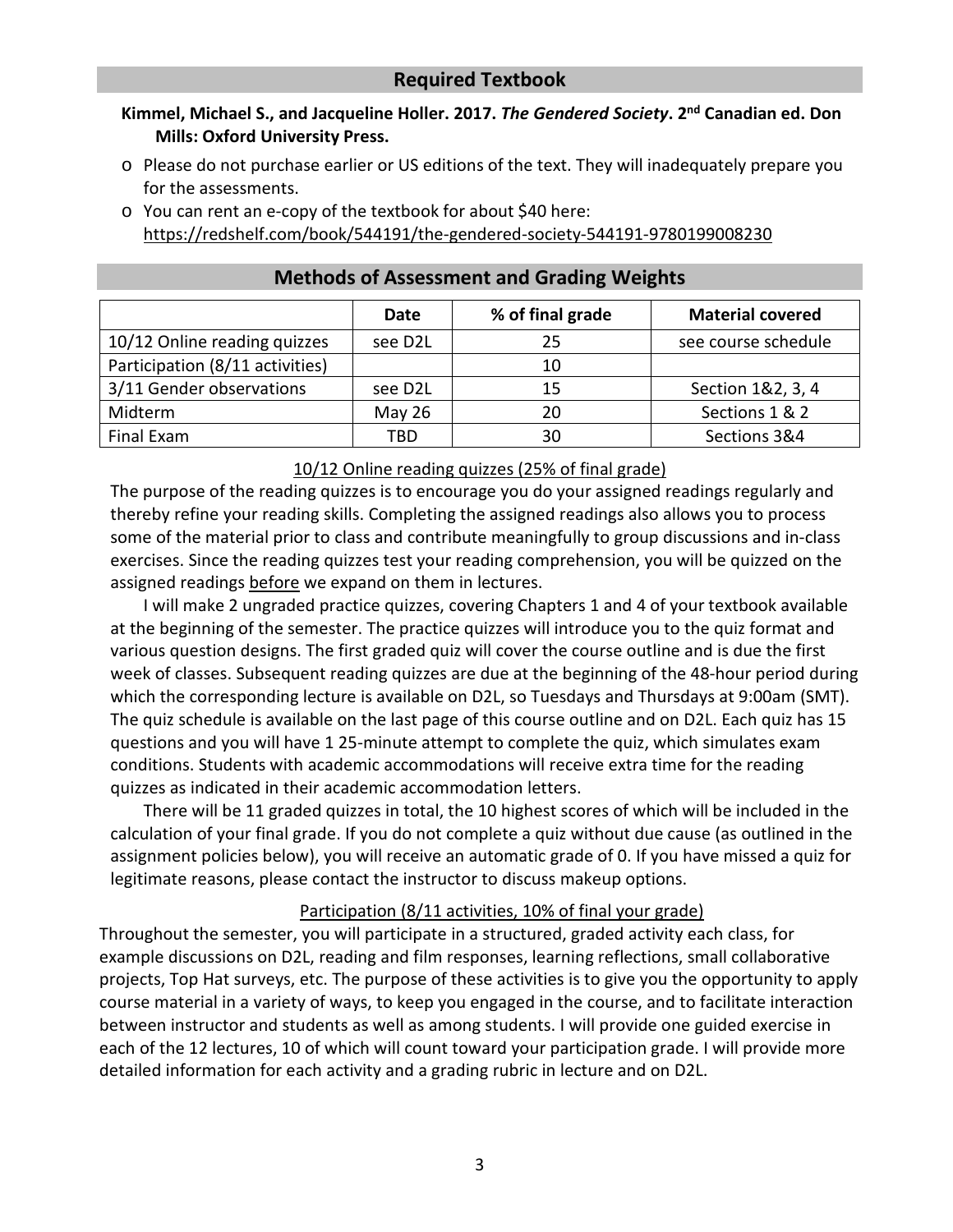#### 3/11 Gender Observations (15% of your final grade)

One of the most important skills you can acquire in university is to express yourself in written form. The best way to develop your writing skills is to practice as much as possible. Written gender observations allow you to refine your writing skills and will assist you in reflecting on how gender affects you and others around you on a day-to-day basis. Since gendered expectations and practices have become normalized and naturalized in our lives, they remain largely invisible when left unquestioned. While the starting point of your journal entries are your personal experiences, the goal of a sociological analysis is to examine how those personal experiences are shaped by various social forces rather than just personal choices and decisions. Your observations will start with a description of a gendered experience, followed by a sociological analysis of that experience, an analysis which should be informed by course material (lectures, films, assigned readings, etc.).

For each lecture, I will post reflection questions pertaining to the lecture's topic of discussion on D2L. Over the course of the semester, you will select 3 of those questions and write a short response. To structure submissions and keep you on track on a condensed spring schedule, you must submit 1 gender observation for each section covered in this course (1 for section 1&2, 1 for section 3, and 1 for section 4). An overview of topics covered in each section is included on the last page of the course outline. You have until the beginning of the next lecture to submit your observation via D2L dropbox before the dropbox becomes unavailable. Each observation is worth a maximum of 20 points. Observations should pertain to the topics covered in lecture and should be illustrative of concepts, debates, ideas, controversies, etc. discussed in lecture and in the assigned readings. If you do not submit a reflection for any reason other than those considered valid as per course outline, you will receive an automatic grade of 0. Please note: since you have to complete only 3 reflections over the course of the term, there will be no extensions of individual dropbox submission deadlines. You will find detailed assignment guidelines, the grading rubric, an example, and due dates on D2L.

#### Midterm (20% of final your final grade)

We will write 1 timed online midterm over the course of the semester. You can complete the exam at any point in the scheduled 24-hour period; once you start the exam you will have to complete it within the allotted time. The exact exam format will be announced in lecture and via D2L prior to each exam. Questions will cover the assigned readings (irrespective of whether they were discussed in lecture), lecture material, exercises and discussions, and films. Questions are designed to test your comprehensive understanding of course material rather than your memorization skills. Please refer to the assignment schedule above for material covered in each exam. I posted a set of study tips on D2L under "course resources."

### Final Exam (30% of your final grade)

The final exam for this course will be scheduled by the Office of the Registrar. We will write a timed online, which you can complete at any point in the scheduled 24-hour period; once you start the exam you will have to complete it within the allotted time. The exact exam format will be announced in lecture and via D2L at the end of lectures. Questions will cover the assigned readings (irrespective of whether they were discussed in lecture), lectures, in-class exercises, class discussions, and films. Questions are designed to test your comprehensive understanding of course material rather than your memorization skills. The exam is not cumulative. Please refer to the assignment schedule for material covered in the final exam.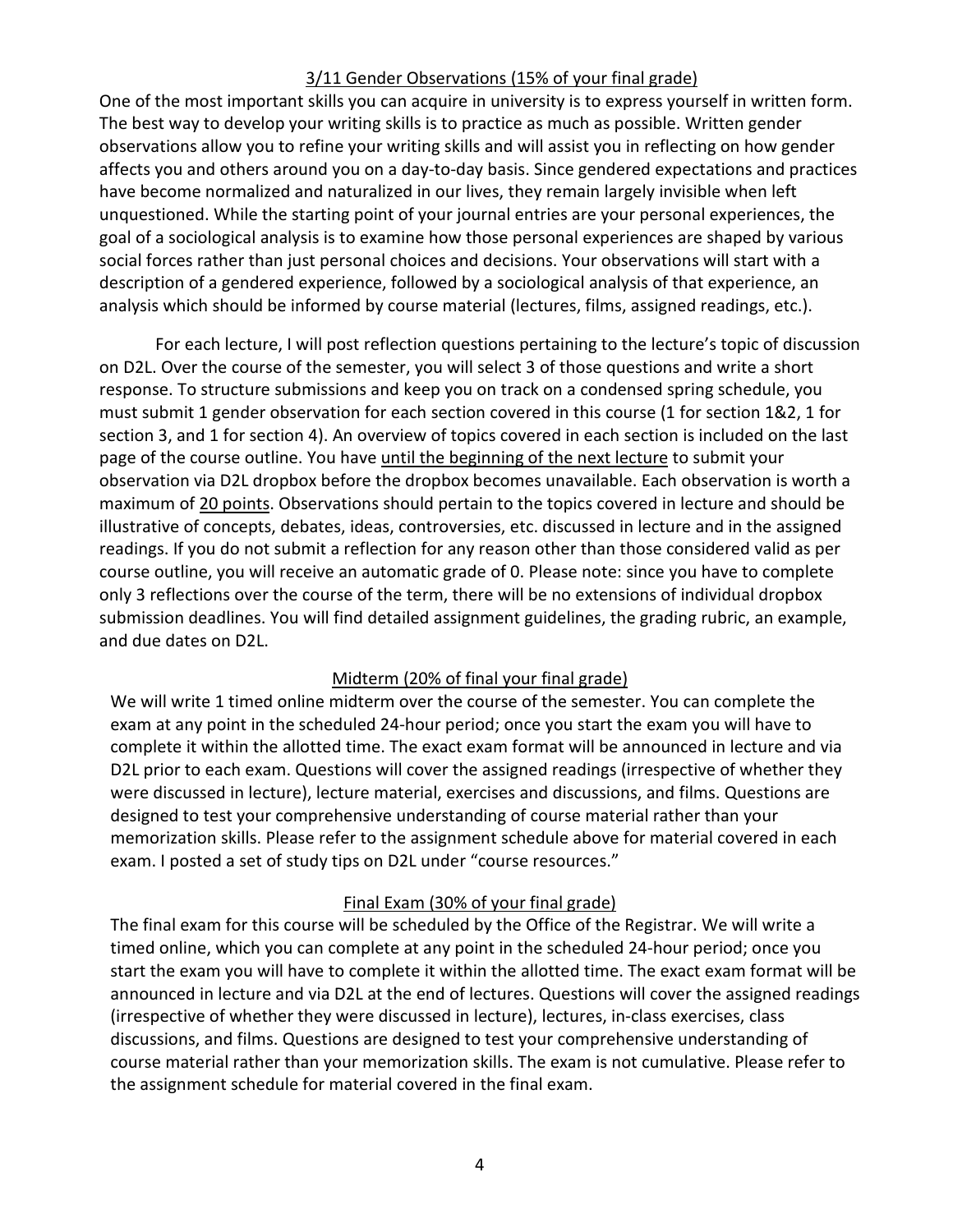# **Grading Scale**

<span id="page-4-0"></span>Letter grades will be assigned and submitted to the registrar based on the following scale. To maintain consistency in grade assignments, final grades will not be rounded up, not matter how close they are to the cut-off to the next better letter grade.

| Grade     | Percent range  | <b>Grade Point Value</b> | <b>Description</b>                          |
|-----------|----------------|--------------------------|---------------------------------------------|
| A+        | $96 - 100%$    | 4.0                      | Outstanding performance                     |
| A         | $90 - 95.99%$  | 4.0                      | Excellent-superior performance              |
| А-        | $85 - 89.99%$  | 3.7                      | Approaching excellent performance           |
| B+        | $80 - 84.99%$  | 3.3                      | Exceeding good performance                  |
| В         | $75 - 79.99\%$ | 3.0                      | Good performance                            |
| <b>B-</b> | $70 - 74.99%$  | 2.7                      | Approaching good performance                |
| C+        | $67 - 69.99%$  | 2.3                      | Exceeding satisfactory performance          |
| C         | $63 - 66.99%$  | 2.0                      | Satisfactory performance                    |
| $C -$     | $59 - 62.99%$  | 1.7                      | Approaching satisfactory performance        |
| D+        | $55 - 58.99%$  | 1.3                      | Marginal pass. Insufficient preparation for |
|           |                |                          | subsequent courses in the same subject      |
| D         | $50 - 54.99%$  | 1.0                      | Minimal Pass. Insufficient preparation for  |
|           |                |                          | subsequent courses in the same subject.     |
| F         | <50%           | $\Omega$                 | Failure. Did not meet course requirements.  |

# **Grade Reappraisal**

<span id="page-4-1"></span>If you chose to seek reappraisal of examinations or assignments, you must submit a written response to the instructor explaining the basis for reconsideration of your assessment within 10 business days of receiving your grade. Please note that the re-evaluation of course work can lead to the grade being raised, lowered, or it might remain the same. For more information, see: <https://www.ucalgary.ca/pubs/calendar/current/i-2.html>

# **Course Policies**

<span id="page-4-2"></span>Topics discussed and material included in this course will be explicit at times (deviance, violence, sexuality, profanity, etc.). You might find yourself reacting to that content with discomfort or distress, either because of personal experiences you had or because it conflicts with your personal convictions. While discomfort is part of any learning process, please do not hesitate to reach out to me should you need support/resources beyond what is provided on D2L under "Course Resources."

# Course Etiquette

Please keep in mind that all participants in this class are diverse in terms of their positions in complex social hierarchies organized around social class, race, ethnicity, citizenship, gender identities and expressions, sexual orientation, age, disabilities, etc. Material discussed in class will at times reflect, at times challenge or even contradict your own life experiences. In an effort to make this course welcoming and safe for all, please interact with all participants (fellow students, instructor, and TAs) professionally and respectfully.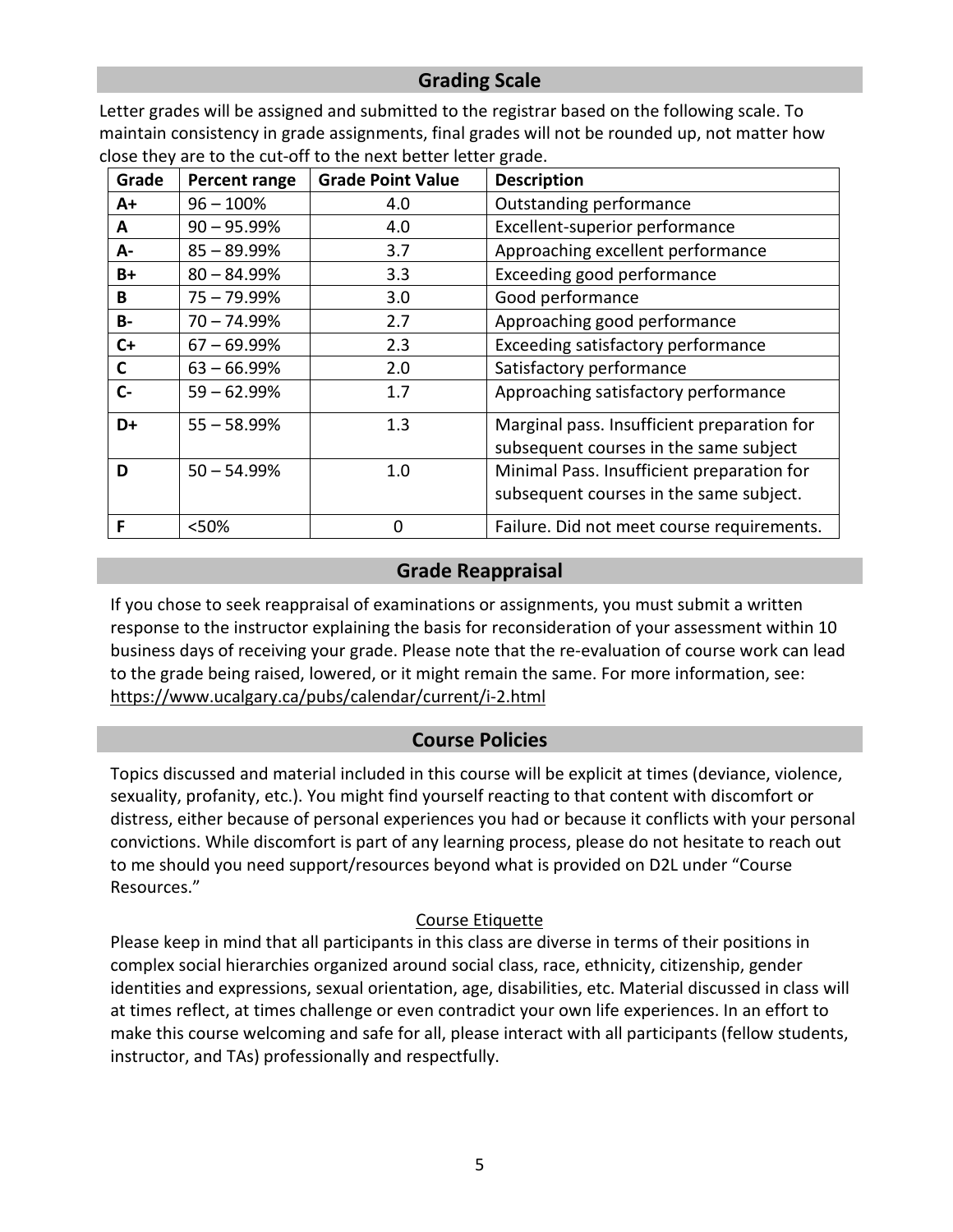# Recording of Lectures

Note that the audio or video recording of lectures and taking screengrabs of PowerPoint slides during the lecture are not permitted without explicit authorization. The non-authorized media recording of lectures is inconsistent with the Code of Conduct and may result in discipline in accordance with the Student Non-Academic Misconduct Policy and Procedure. For more information click here: [https://www.ucalgary.ca/policies/files/policies/non-academic-misconduct](https://www.ucalgary.ca/policies/files/policies/non-academic-misconduct-policy.pdf)[policy.pdf.](https://www.ucalgary.ca/policies/files/policies/non-academic-misconduct-policy.pdf)

# Sharing of Lecture Notes and Exam Questions

Note that publicly sharing lectures notes and exam questions on 3<sup>rd</sup> party sites such as OneClass, StudyBlue, Quizlet, Course Hero, etc. is not permitted. If you wish to use these helpful studying tools, make sure you adjust your privacy settings accordingly. Any violations are subject to investigation under the UofC Student Non-Academic Misconduct Policy. For more information, click here: [https://www.ucalgary.ca/policies/files/policies/non-academic-misconduct-policy.pdf.](https://www.ucalgary.ca/policies/files/policies/non-academic-misconduct-policy.pdf)

# Instructor Intellectual Property

Course materials created by professor(s) (including course outlines, presentations and posted notes, labs, case studies, assignments and exams) remain the intellectual property of the professor(s). These materials may not be reproduced, redistributed or copied without the explicit consent of the professor. The posting of course materials to third party websites such as notesharing sites without permission is prohibited. Sharing of extracts of these course materials with other students enrolled in the course at the same time may be allowed under fair dealing.

# E-mail

Please send emails only from your ucalgary account. Please include the following in each email:

- your course and section number in your email's subject line
- a proper salutation, your full name, UCID, and a proper closing in the body of your email.

All emails will be answered within one business day. Please e-mail me for administrative purposes only. Questions about the course content, concerns about grades, or personal issues should be discussed in person during my office hours.

### Office Hours

I will hold office hours via Zoom on Tuesdays from 12:00-13:00 and Wednesdays from 12:00- 13:00. You can access the meeting via the Communication tab on D2L, or the direct link provided under Contact Information & Office Hours in the Content area. If my office hours do not work for your schedule regularly, please email me your request for an appointment along with a screengrab of your schedule. I will then identify a timeslot that works for both of our schedules. Feel free to book an appointment if you would like to review an assessment, ask questions about course material, or chat about your education/well-being in general. If you would like to meet during regularly scheduled office hours, please book your appointment here: [https://appoint.ly/t/atezli.](https://appoint.ly/t/atezli) Please leave your course number and a brief description of the purpose of our meeting when you make your appointment so I can prepare for our meeting in advance.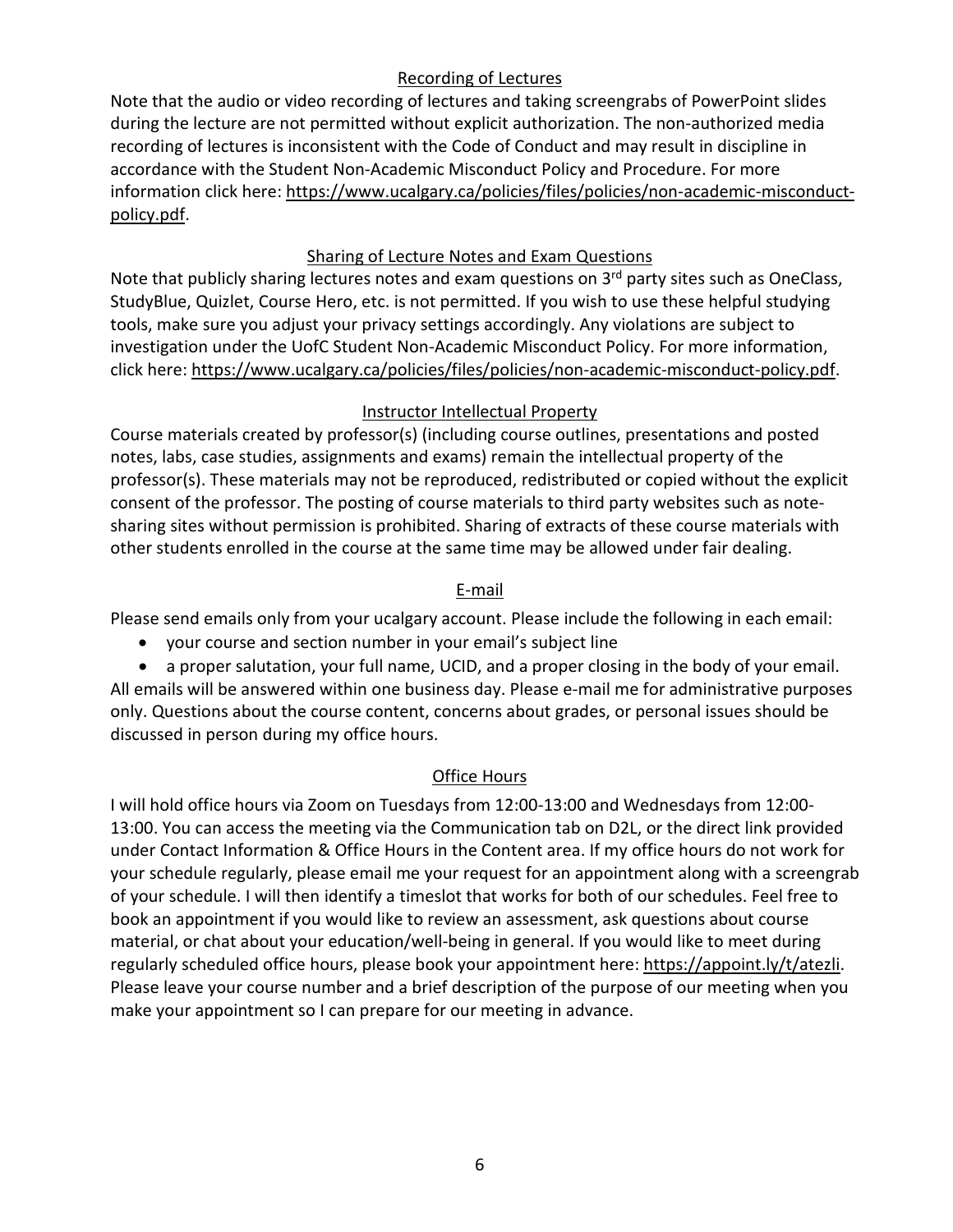# **Handing in Papers, Assignments**

- <span id="page-6-0"></span>1. The main Sociology Department office does not deal with any course-related matters. Please speak directly to your instructor.
- 2. **Protection of Privacy:** The Freedom of Information and Protection of Privacy (FOIPP) legislation does not allow students to retrieve any course material from public places. Anything that requires handing back will be returned directly during class or office hours. If students are unable to pick up their assignments from the instructor, they can provide the instructor with a stamped, self-addressed envelope to be used for the return of the assignment. Private information related to the individual student is treated with the utmost regard by the faculty at the University of Calgary
- <span id="page-6-1"></span>3. Final grades are not posted by the Sociology Department. They are only available online.

# **Research Ethics**

Students are advised that any research involving human subjects - including any interviewing (even with friends and family), opinion polling, or unobtrusive observation – must have the approval of the Departmental Ethics Committee. In completing course requirements, you must not undertake any human subjects research without discussing your plans with me, to determine if ethics approval is required.

# **Copyright Legislation**

<span id="page-6-2"></span>All students are required to read the University of Calgary policy on Acceptable Use of Material Protected by Copyright [\(https://www.ucalgary.ca/policies/files/policies/acceptable-use-of-material](https://www.ucalgary.ca/policies/files/policies/acceptable-use-of-material-protected-by-copyright-policy.pdf)[protected-by-copyright-policy.pdf\)](https://www.ucalgary.ca/policies/files/policies/acceptable-use-of-material-protected-by-copyright-policy.pdf) and requirements of the Copyright Act [\(https://laws](https://laws-lois.justice.gc.ca/eng/acts/C-42/index.html)[lois.justice.gc.ca/eng/acts/C-42/index.html\)](https://laws-lois.justice.gc.ca/eng/acts/C-42/index.html) to ensure they are aware of the consequences of unauthorized sharing of course materials (including instructor notes, electronic versions of textbooks etc.). Students who use material protected by copyright in violation of this policy may be disciplined under the Non-Academic Misconduct Policy.

# **Libraries & Cultural Resources**

<span id="page-6-3"></span>To contact your librarian or find out about the resources and services available to sociology students go to the Sociology Library guide:<https://library.ucalgary.ca/guides/sociology>

<span id="page-6-4"></span>To access the main Library website go to: [https://library.ucalgary.ca](https://library.ucalgary.ca/)

# **Academic Integrity**

As per University Calendar, "Academic integrity is the foundation of the development and acquisition of knowledge and is based on values of honesty, trust, responsibility, and respect. We expect members of our community to act with integrity." Please refer to the website listed below for information on University of Calgary policies on Plagiarism/Cheating/Other Academic Misconduct:

[http://www.ucalgary.ca/pubs/calendar/current/k.html.](http://www.ucalgary.ca/pubs/calendar/current/k.html)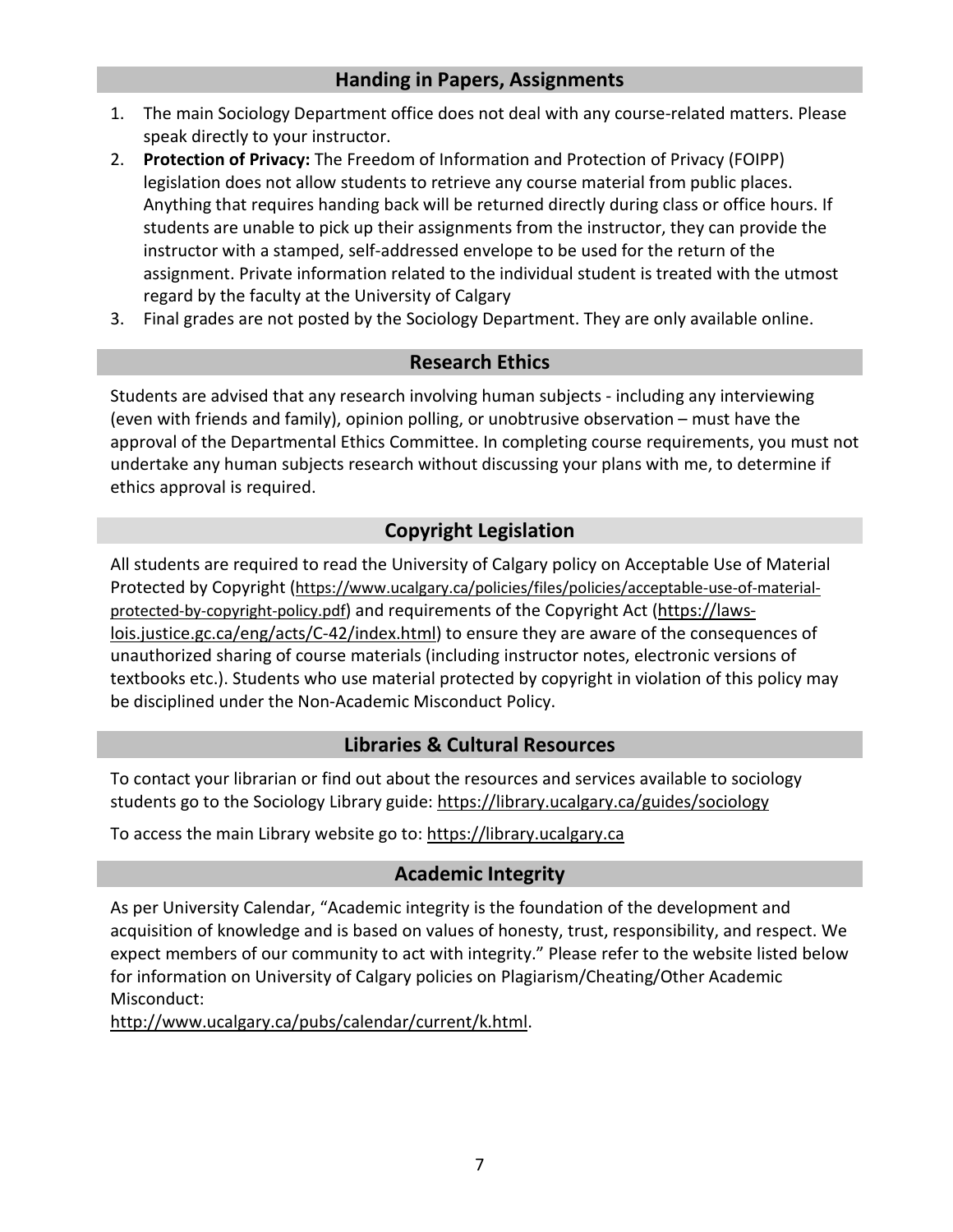# **Absences and Deferrals**

<span id="page-7-0"></span>It is your responsibility to complete all assessments listed in this course outline. If at all possible, you must provide advance notice to the instructor if you are unable to take a test as scheduled or submit an assignment on time. Valid reasons to miss an assessment are: illness, domestic affliction, religious conviction, and student athletes travelling for competitions. Travel arrangements, misreading of the syllabus, and scheduling conflicts with other classes or employment responsibilities are not considered valid reasons to miss an assessment. All requests for a deferral of an exam or assignment due to health reasons must be accompanied by written documentation as outlined in the University Calendar. The options for documenting absences from exams are explained here:

#### <https://www.ucalgary.ca/pubs/calendar/current/m-1.html>

#### *Missed Midterm Exam:*

There are no makeup exams for missed midterms. In case of an excused absence from a midterm as defined above, the weight of the missed exam will be transferred to the other course components.

#### *Deferred Final Exam Form:*

Please note that requests to defer a Registrar scheduled final exam are dealt with through the Registrar's Office.

# **Academic Accommodation**

<span id="page-7-1"></span>Students seeking an accommodation based on disability or medical concerns should contact Student Accessibility Services; SAS will process the request and issue letters of accommodation to instructors. For additional information on support services and accommodations for students with disabilities, visit www.ucalgary.ca/access/. Students who require an accommodation in relation to their coursework based on a protected ground other than disability should communicate this need in writing to their Instructor. The full policy on Student Accommodations is available at: <http://www.ucalgary.ca/policies/files/policies/student-accommodation-policy.pdf>

Students needing an Accommodation based on a Protected Ground other than Disability, should communicate this need, preferably in writing, to the course instructor.

### **Wellness and Mental Health Resources**

<span id="page-7-2"></span>The University of Calgary recognizes the pivotal role that mental health plays in physical health, social connectedness and academic success, and aspires to create a caring and supportive campus community where individuals can freely talk about mental health and receive support when needed. We encourage you to explore the excellent mental health resources available throughout the university community, such as counselling, self-help resources, peer support or skills-building available through Student Wellness Services (Room 370 MacEwan Student Centre, [https://www.ucalgary.ca/wellness-services/services/mental-health-services\)](https://www.ucalgary.ca/wellness-services/services/mental-health-services) and the Campus Mental Health Strategy [\(http://www.ucalgary.ca/mentalhealth/\)](http://www.ucalgary.ca/mentalhealth/).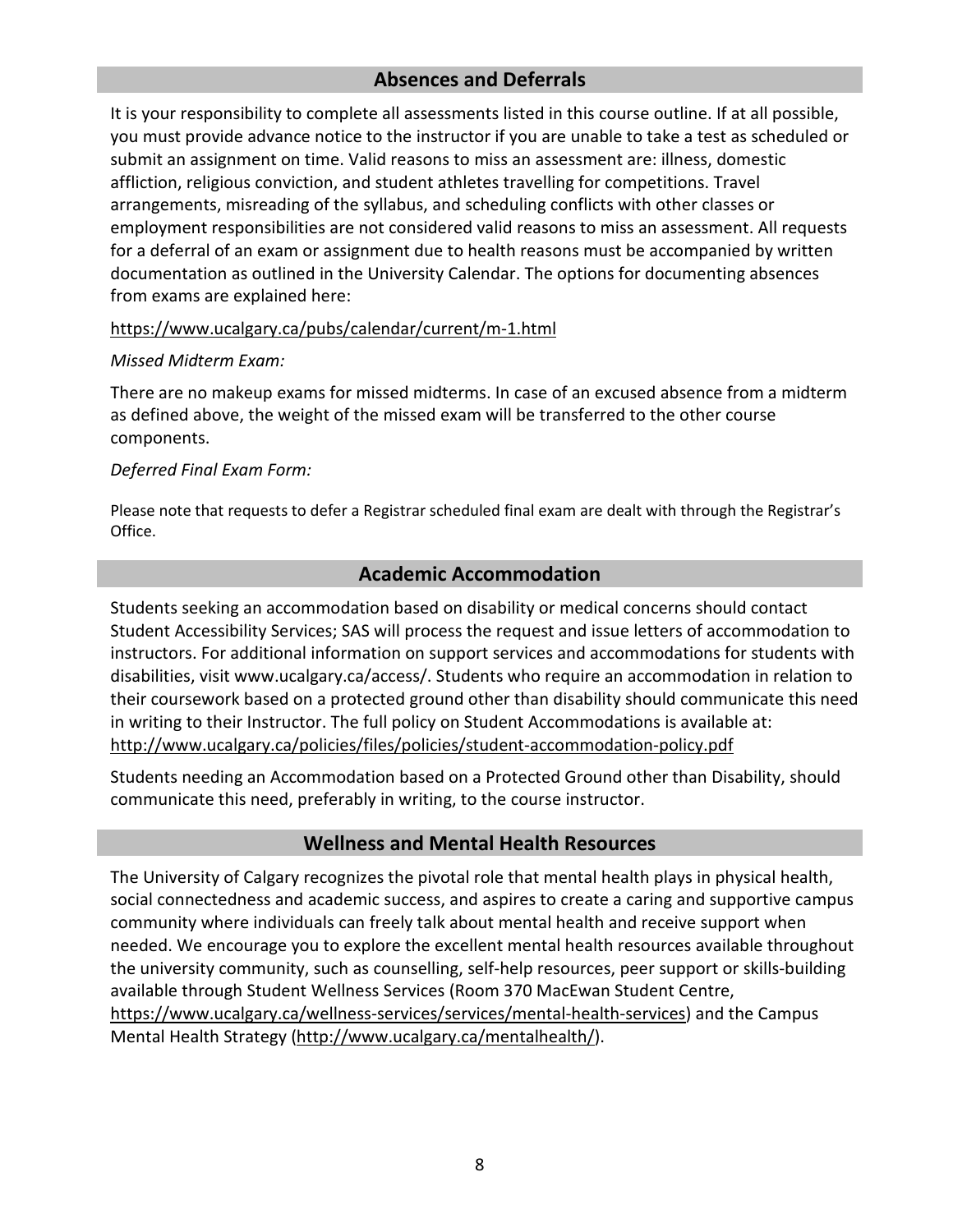# **Student Success Centre**

<span id="page-8-0"></span>The Student Success Centre provides services and programs to ensure students can make the most of their time at the University of Calgary. Their advisors, learning support staff, and writing support staff assist students in enhancing their skills and achieving their academic goals. They provide tailored learning support and advising programs, as well as one-on-one services, free of charge to all undergraduate and graduate students. For more information visit: [https://www.ucalgary.ca/student-services/student-success.](https://www.ucalgary.ca/student-services/student-success)

# **Student Ombuds Office**

<span id="page-8-1"></span>The Student Ombuds Office supports and provides a safe, neutral space for students. For more information, please visit www.ucalgary.ca/ombuds/ or email [ombuds@ucalgary.ca.](mailto:ombuds@ucalgary.ca)

# **Students' Union (SU) Information**

<span id="page-8-2"></span>The SU Vice-President Academic can be reached at (403) 220-3911 or [suvpaca@ucalgary.ca;](mailto:suvpaca@ucalgary.ca) Information about the SU, including elected Faculty Representatives, can be found here: [https://www.su.ucalgary.ca.](https://www.su.ucalgary.ca/)

#### **Safewalk**

<span id="page-8-3"></span>Campus security will escort individuals, day or night, anywhere on campus (including McMahon Stadium, Health Sciences Centre, Student Family Housing, the Alberta Children's Hospital and the University LRT station). Call 403-220-5333 or visit [http://www.ucalgary.ca/security/safewalk.](http://www.ucalgary.ca/security/safewalk) Use any campus phone, emergency phone or the yellow phone located at most parking lot pay booths. Please ensure your personal safety by taking advantage of this service.

### **Thrive Priority Support Network**

<span id="page-8-4"></span>Your academic success and personal well-being are important to me. Please feel free to contact me at any time you need academic or personal support and I will help you identify the appropriate resources. Please note that I am working closely with the Thrive Priority Support Network, which seeks to identify students who are facing academic challenges and provide appropriate support services early. This tool monitors this course's D2L gradebook for sudden changes in a student's academic performance and alerts academic development specialists, who will then reach out to the student to touch base. Engagement with the academic development specialist is entirely voluntary and all information is confidential. More information is provided here: [https://www.ucalgary.ca/student-services/student-success/advising/help.](https://www.ucalgary.ca/student-services/student-success/advising/help)

### **Student Support**

Links to available on-campus supports as well as course-specific learning resources are available on D2L under CONTENT  $\rightarrow$  CAMPUS RESOURCES, and CONTENT  $\rightarrow$  COURSE RESOURCES.